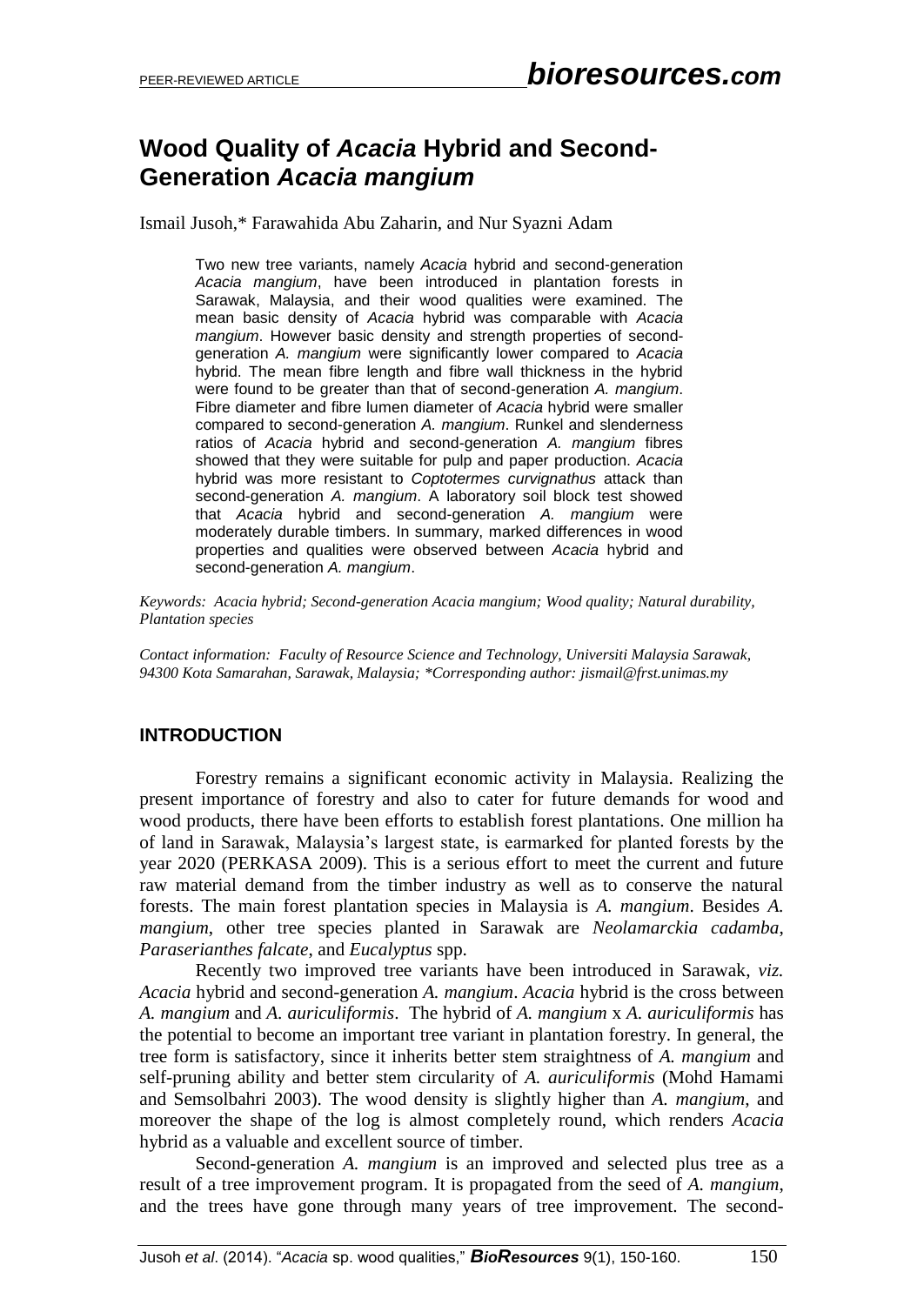generation *A. mangium* trees have superior characteristics in comparison to the firstgeneration in terms of high growth rate, high volume, good stem form, and resistance to heart rot. The tree can reach the height and DBH of 20.9 m and 21.7 cm, respectively at the age of 4 years old, whereas at the same age first-generation *A. mangium* can only achieve the height of 16.8 m and DBH at 17.7 cm (PERKASA 2004).

The extent of future utilization of both *Acacia* hybrid and second-generation *A. mangium* depend on their wood quality. It is frequently assumed that improvement in growth rate and characteristics will also result in improvements in the wood properties. However, it is also possible that wood from hybrid and improved trees that showed superior growth rate, improved form, and adaptability may be less suitable for certain end-use products compared to wood of the parent trees. Little is known about the wood properties and qualities of *Acacia* hybrid and second-generation *A. mangium*. This study was conducted to evaluate and compare the physical and mechanical properties among *Acacia* hybrid, second-generation *A. mangium*, *A. auriculiformis*, and *A. mangium*. Fibre morphology and natural durability of the acacias were also examined.

## **EXPERIMENTAL**

#### **Sampling and Sample Preparation**

*Acacia* hybrid and second-generation *A. mangium* were obtained from an approximately 7-year-old stand of *Acacia* hybrid and second-generation *A. mangium* from a forest plantation company, Borneo Tree Seeds and Seedlings Supplies Sdn Bhd based in Sarawak, Malaysia. For comparison, *A. auriculiformis* and *A. mangium*  of the same age were selected from adjacent Queensland provenance trial plots. Seven trees were felled, and each tree was first marked according to DBH, 50%, 70%, and 90% of bole length. The bole length was taken from stump to 10 cm top diameter. From each height level one 1.2 m long bolt was cut. Two quarter-sawn flitch of 5 cm thick was cut through the centre from bark to bark from each bolt and subsequently conditioned to air-dry in a room for subsequent analyses.

## **Physical Properties**

Each quarter-sawn flitch was ripped to produce true radial, tangential, and longitudinal sample dimensions of 2.5 cm x 2.5 cm x 10.0 cm. A total of 100 specimens were chosen randomly from all height levels. The samples were first saturated in water and then weighed and measured at predetermined points in the radial, tangential, and longitudinal direction to the nearest 0.01 mm in green condition using a digital caliper. Green volumes were determined by the water immersion method following saturation of the samples. The samples were air-dried at room temperature and periodically weighed and measured until the weight was constant. They were maintained at a nominal 15% equilibrium moisture content (EMC) in a humidity room prior to oven drying. Oven-dried samples were weighed and measured again at the predetermined positions in the radial, tangential, and longitudinal directions. Physical properties determined from each sample include basic density, moisture content, and total (green to oven dry) radial and tangential shrinkage. Basic density for each sample was computed on an oven dry weight-green volume basis. Moisture content was determined on an oven dry basis to a constant weight at 103  $^{\circ}$ C. Shrinkage values for each structural direction were calculated from the ratio of change in dimension from swollen condition to oven dry condition, expressed as percentage.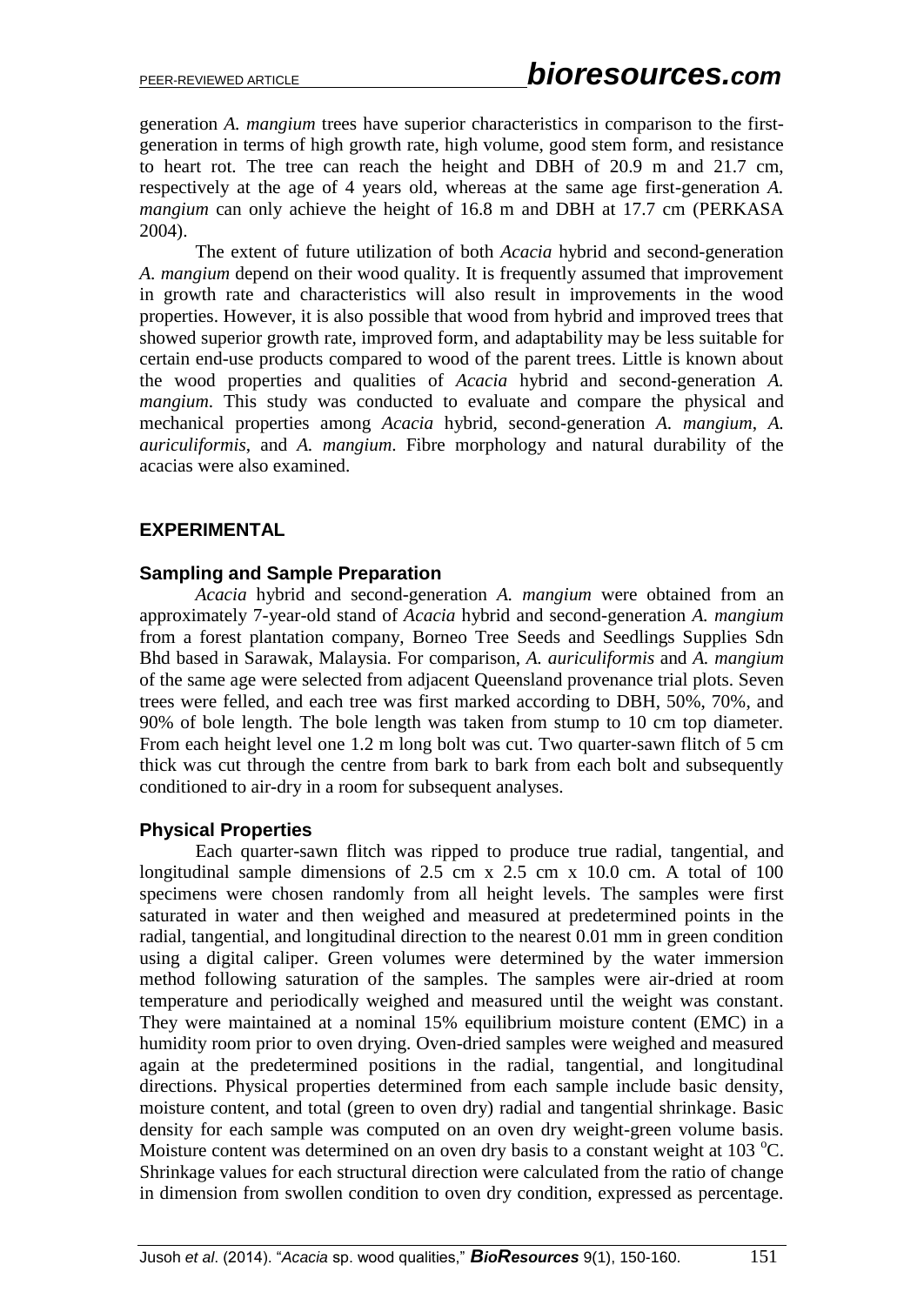Volumetric shrinkage was estimated from the summation of radial and tangential shrinkages. The method used in determining the physical properties was in accordance to ASTM D143-09 Standard Test Methods for Small Clear Specimens of Timber (ASTM 2010).

## **Mechanical Properties**

The determination of mechanical properties was based on Methods of Testing Small Specimen of Timber in accordance with British Standard Institution 373:1957 (British Standard 1957). For this study, only two mechanical properties were determined. They were static bending and compression parallel to grain. These two tests were carried out because they are the most widely reported strength properties of wood. Besides, these two properties are commonly available for acacia species. For each test 150 clear and defect free specimen were selected randomly from all height levels. Both tests were carried out with a Testometric Universal Testing Machine (M500-25kN). The static bending and compression parallel to grain MOE and MOR at proportion limit were calculated and MCS and Young's modulus were computed from compression parallel to grain tests. All specimens were kept in the testing room environment prior to testing, and the testing was done under air-dry condition. Air-dry test tests were conducted after three months of conditioning at 15% EMC.

## **Fibre Morphology**

Portions of the quarter-sawn flitch were ripped to obtain sample cubes of 1 cm x 1 cm x 1 cm. The cubes were softened using 4% ethylenediamine (Berlyn and Miksche 1976). Transverse sections of approximately 18 to 20 µm were used to measure the tangential fibre diameter, fibre wall thickness, and fibre lumen diameter. Wood slivers parallel to grain were macerated in a 1:2 (v/v) mixture of glacial acetic acid and 30% of hydrogen peroxide. Fifty unbroken fibres were selected for determination of fibre length. Runkel ratio was calculated as the ratio between twice the wall thickness and the lumen diameter (2 x fibre wall thickness/fibre lumen diameter). Slenderness ratio (fibre length/fibre diameter) was also determined.

## **Wood Natural Durability**

Determination of wood natural durability was conducted using a decay test and termite resistance test. The wood decay test was done using a laboratory soil block test according to American Society for Testing and Materials (ASTM) Standard D2017-81 (ASTM 1998) with few exceptions. *Hevea brasiliensis* was used as both feeder strips and reference blocks due to its susceptibility to decay fungi. Fungi used in this study were *Trametes versicolor*, *Schizophyllum commune*, and *Rigidoporus microporus*. All of the fungal strains were obtained from the division of Forest Products Technology, Forest Research Institute of Malaysia (FRIM). Ten replicates of each species of wood sample blocks size 2 cm x 2 cm x 2 cm were exposed to each species of fungus for 10 weeks when three reference blocks gave 45 to 50% weight loss by *Trametes versicolor*. Prior to fungal exposure the blocks were conditioned at  $60^{\circ}$ C and  $70\%$  relative humidity until constant weight. Following 10 weeks incubation period, the mycelium was wiped from the block surfaces and conditioned again at  $60^{\circ}$ C and  $70\%$  relative humidity until constant weight. Weight losses of the samples blocks were calculated from the difference of the weight of the blocks before and after incubation.

The termite test resistance test was conducted according to Japan Wood Preserving Association (JWPA) standard 11(1)-1981 (JWPA 1981) with modification. This is a no-choice test experiment using a test container consisting of an acrylic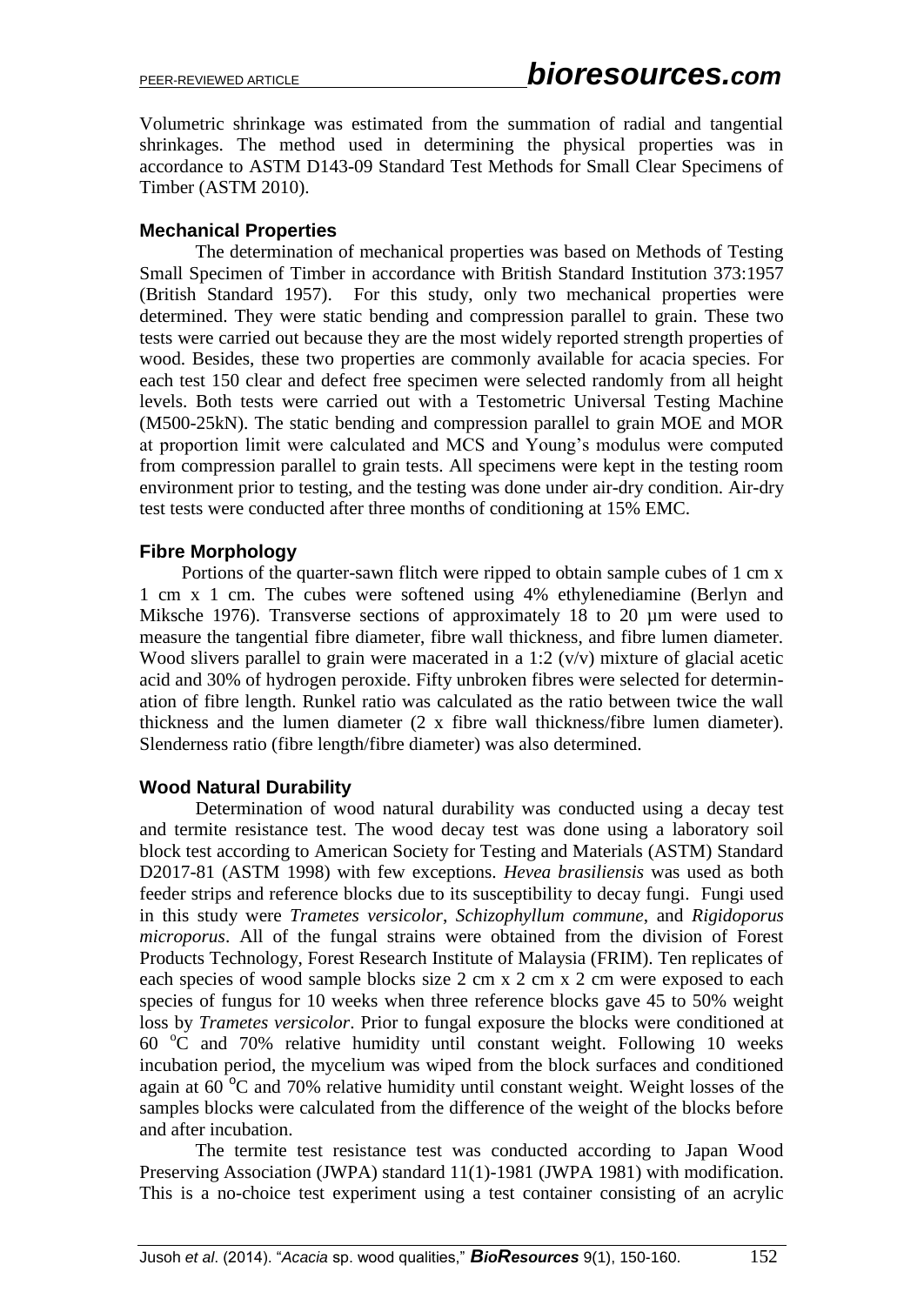cylinder (80 mm in diameter and 60 mm in height) having one end sealed with hard plaster to form a 5 mm thick bottom. The sample blocks sized at 10 mm (radial) x 10 mm (tangential) x 30 cm (longitudinal) were mixed randomly and all sample blocks were cleaned to remove any dust, then underwent drying and conditioning to constant weight at an oven temperature of 60 °C for four days. Ten sample blocks from each species were randomly selected and weighed prior to the termite resistance test. One hundred fifty workers and 50 soldiers of *Coptotermes curvignathus* were introduced into each container.

## **Data Analysis**

One-way analysis of variance (ANOVA) and two-way ANOVA were performed at a 5% significance level to determine the differences of mechanical and physical properties, fibre morphology, and weight losses among the *Acacia* species. Tukey tests were used to further analyse the differences among the means. All analyses were computed using SPSS 14.0 for Windows.

## **RESULTS AND DISCUSSION**

## **Physical Properties**

Mean values of basic density, tangential, radial, and volumetric shrinkages are given in Table 1. *Acacia* hybrid recorded the highest basic density, and secondgeneration *A. mangium* mean basic density was significantly lowest among the *Acacia* species. Basic density of *Acacia* hybrid and *A .mangium* did not differ at the 5% level. The results indicated that the basic density of *Acacia* hybrid was between the parental species (*A. mangium* and *A. auriculiformis*) basic densities, but statistically its basic density did not differ with that of *A. mangium*.

Results showed the quicker growth of second-generation *A. mangium* was associated with lower basic density than *A. mangium*. In general faster growth does not necessarily affect wood density (Zobel and Buijtenen 1989), and according to Bowyer *et al*. (2003) no consistent relationship was found between wood density and growth rate in diffuse-porous hardwoods. Zobel and Jett (1995) stressed that specific gravity in diffuse-porous hardwoods is related to fibre wall thickness.

|                                  | Basic                 | Shrinkage (%) |                   |            |
|----------------------------------|-----------------------|---------------|-------------------|------------|
| <b>Species</b>                   | density<br>(kg/m $^3$ | Radial        | Tangential        | Volumetric |
| Acacia hybrid                    | 472 b                 | 2.71a         | 5.74 ab           | 15.99 b    |
|                                  | (40)                  | (0.51)        | (0.73)            | (1.89)     |
| A. mangium $(2^{nd}$ generation) | 334 a                 | 3.27a         | 6.25 <sub>b</sub> | 14.42 a    |
|                                  | (80)                  | (0.99)        | (1.09)            | (2.01)     |
| A. mangium                       | 464 b                 | 3.06a         | 5.12a             | 15.89 b    |
|                                  | (23)                  | (0.62)        | (0.94)            | (3.53)     |
| A. auriculiformis                | 636 c                 | 2.26a         | 4.72 a            | 18.18 c    |
|                                  | (13)                  | (0.49)        | (0.45)            | (1.01)     |

**Table 1.** Physical Properties of *Acacia* Hybrid, Second-generation *A. mangium*, *A. mangium*, and *A. auriculiformis*

Means values followed by different letter within a column are significantly different at 5% level. Values in parentheses represent standard deviation.

Volumetric shrinkage of *A. auriculiformis* was significantly higher among the species studied. This can be explained by higher basic density in *A. auriculiformis*. Higher density woods have the tendency to shrink more (Bowyer *et al*. 2003).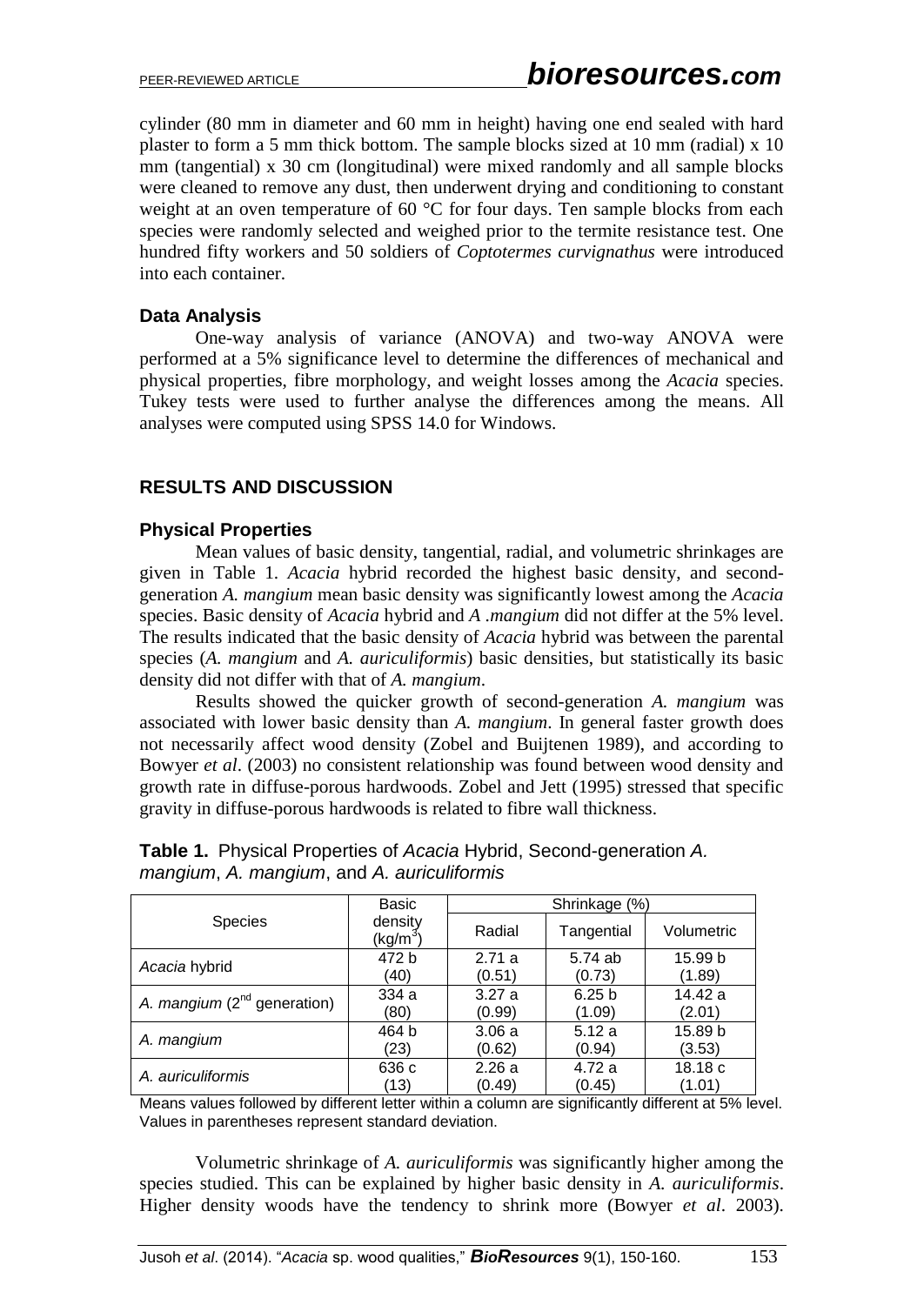Tangential shrinkage of *Acacia* hybrid recorded in this study was higher (5.74%) than as reported (3.30%) by Mohd Hamami and Semsolbahri (2003). Shrinkage values between *Acacia* hybrid and *A. mangium* were not statistically different

## **Mechanical Properties**

Results showed that values for Young's Modulus of compression parallel to grain were similar for all the acacias tested. Comparison of means indicated that static bending and compression parallel to grain values for second-generation *A. magium* were lowest among the acacias studied and its static bending MOR and MOE were significantly lower than *A. mangium* (Table 2). The low density in second-generation *A. mangium* is responsible for the low strength. The effect of density on strength has long been recognized (Panshin and De Zeeuw 1980; Bowyer *et al*. 2003). Apparently there were no significant differences in static bending and compression parallel to grain among *Acacia* hybrid, *A. mangium*, and *A. auriculiformis*. The lack of differences in strength is consistent with results of a similar study (Mohd. Shukari *et al*. 2002) performed on six-year-old *A. mangium* and four-year-old *Acacia* hybrid.

Comparing the strength values of *Acacia* hybrid with previous results showed a mixed trend. The MOR and MOE for static bending and MCS recorded in this study were higher than the values reported by Mohd Shukari *et al*. (2002). However, these values were slightly lower compared to values observed by Mohd Hamami and Semsolbahri (2003) except for MOR. This discrepancy can be explained by the variation effect due to geographic locations, age, growth rates, and genetic details (Zobel and Buijtenen 1989). Generally the strength properties among *A. mangium*, *Acacia* hybrid, and *A. auriculiformis* did not show any significant differences, which indicates that the strengths are similar. However, second-generation *A. mangium*  consistently recorded significantly lower strength values. This was expected by the fact that the density was significantly lower than the other *Acacia* species studied.

|                                 | <b>Static Bending</b>              |                                    | <b>Compression Parallel</b><br>to Grain |                                                   |
|---------------------------------|------------------------------------|------------------------------------|-----------------------------------------|---------------------------------------------------|
| <b>Species</b>                  | <b>MOR</b><br>(N/mm <sup>2</sup> ) | <b>MOE</b><br>(N/mm <sup>2</sup> ) | <b>MCS</b><br>(N/mm <sup>2</sup> )      | Young's<br><b>Modulus</b><br>(N/mm <sup>2</sup> ) |
| Acacia hybrid                   | 85 <sub>b</sub>                    | 9614 b                             | 62 b                                    | 1253 a                                            |
|                                 | (6.67)                             | (1038)                             | (12)                                    | (159)                                             |
| A. magium $(2^{nd}$ generation) | 55a                                | 8185 a                             | 50 a                                    | 901a                                              |
|                                 | (17.99)                            | (2295)                             | (15)                                    | (235)                                             |
| A. mangium                      | 78 b                               | 9992 b                             | 53 ab                                   | 1076 a                                            |
|                                 | (18.4)                             | (1880)                             | (15)                                    | (194)                                             |
| A. auriculiformis               | 89 b                               | 8214 ab                            | 59 ab                                   | 1094 a                                            |
|                                 | (5.61)                             | (1862)                             | (16)                                    | (203)                                             |

**Table 2.** Comparison of Mean Values on Some Mechanical Properties of *Acacia* Hybrid, Second-generation *A. mangium*, *A. mangium*, and *A. auriculiformis*

Means values followed by different letter within a column are significantly different at 5% level. Values in parentheses represent standard deviation.

## **Fibre Morphology**

The mean main-stem fibre length in *Acacia* hybrid was 0.96 mm, which is significantly longer than *A. auriculiformis* and *A. mangium* (Table 3). The mean fibre length of 10-year-old *Acacia* hybrid planted in Sabah, Malaysia was 1.03 mm (Mohd Hamami and Semsolbahri 2003); while a study conducted by Yahya *et al.* (2010) reported a fibre length of 1.06 mm for a seven-year-old plantation from South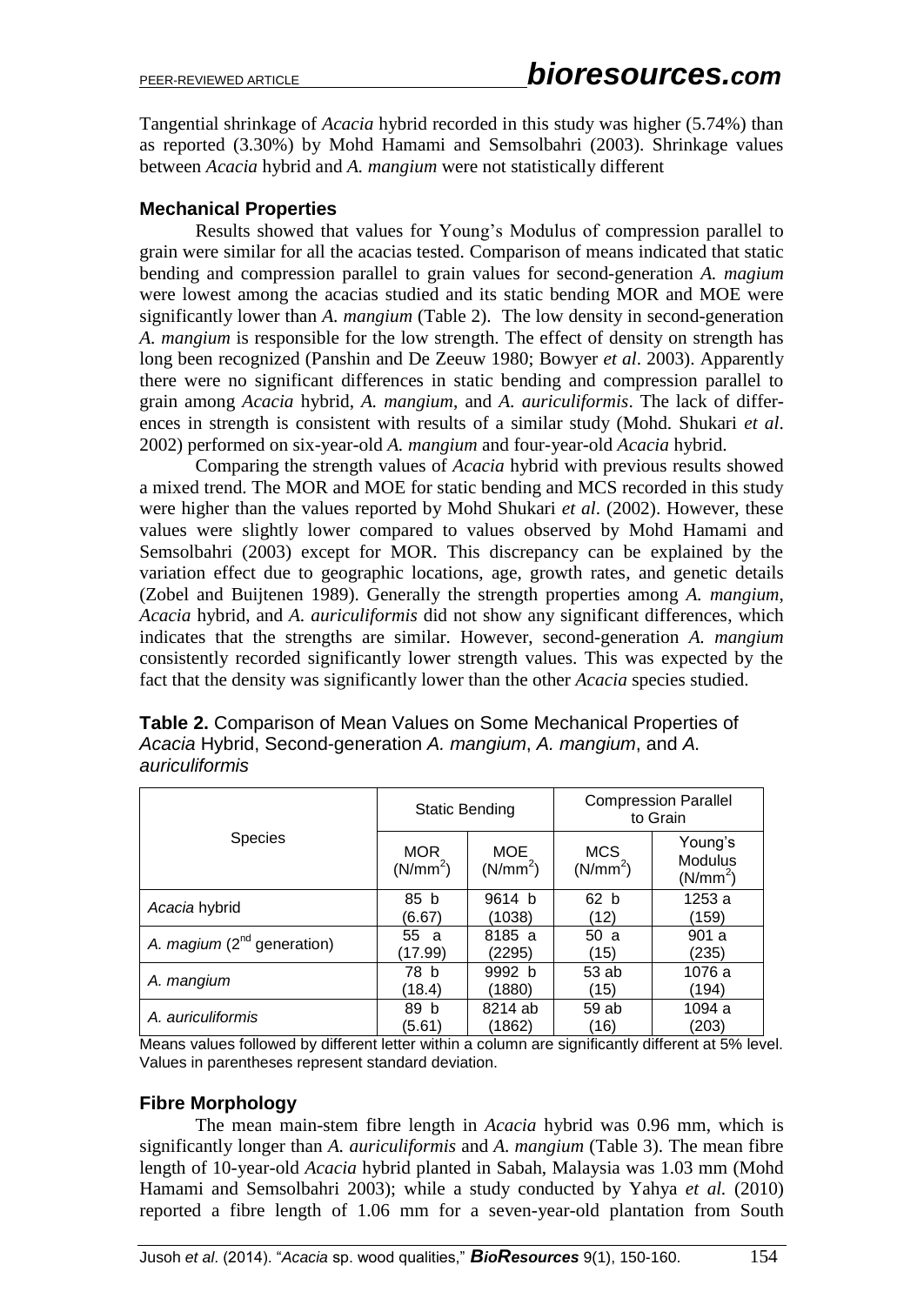Sumatra, Indonesia. This study did not show any significant difference in fibre length between *A. auriculiformis* and *A. mangium*. Table 3 showed that *Acacia* hybrid recorded the smallest mean fibre diameter  $(17.16 \mu m)$  and fibre lumen diameter (12.75  $\mu$ m), however its mean fibre wall thickness (2.21  $\mu$ m) was significantly thicker than *A. mangium*. A previous study by Mohd Hamami and Semsolbahri (2003) showed thicker mean fibre wall and a greater fibre diameter in *Acacia* hybrid from Sabah, averaging 3.69  $\mu$ m and 15.73  $\mu$ m, respectively.

Anatomical ratios calculated from the dimensional measurements of fibres help to assess various properties relative to the production of paper. For hardwoods one of the most important and primary observations in order to find suitability of any raw material for pulp production is the Runkel ratio (2 x fibre wall thickness/fibre lumen diameter) (Valkomies 1969). Favorable fibre strength properties are usually obtained when the value of Runkel ratio is below 1 (duPlooy 1980; Bamber 1985). On the basis of the observed Runkel ratios, all the acacias apparently could produce paper of good quality and strength (Table 3). The Runkel ratio of *Acacia* hybrid was comparable with the Runkel ratio of *Acacia* hybrid obtained from South Sumatra (Yahya *et al.* 2010). A Runkel ratio of 0.25 to 1.5 indicates that the wood should be able to yield pulp of acceptable quality (Valkomies 1969). Higher Runkel ratio fibres are stiffer, less flexible, and form bulkier paper of lower bonded areas than the lower Runkel ratio fibres (Ververis *et al.* 2004). Runkel and slenderness ratios among the acacias studied were significantly different.

Another important morphological characteristic is the slenderness ratio (fibre length/fibre diameter). This ratio can be used to assess the potential of fibres for developing strength properties such as bursting and tensile strength (Ona *et al.* 2001). Bursting and tensile strengths of pulps are two properties highly dependent upon fiber-to-fiber bonding. Generally, a slenderness ratio of more than 33 is good for papermaking (Xu *et al.* 2006). All acacias studied exhibited slenderness ratios of more than 33, which make them suitable for pulp and paper production. The higher the value of slenderness ratio, the better will be the fibre flexibility and tearing resistance (Ona *et al.* 2001). Pulping and paper-making properties of *A. mangium* were reported to be of favorable quality (Logan and Balodis 1982; Peh *et al.* 1982). It has been shown that kraft pulping and papermaking properties of *A. mangium* are comparable with those of plantation-grown *Gmelina arborea* and *Eucalyptus deglupta* (Mohlin and Harnatowska 2005).

| Anatomical properties          | Acacia<br>hybrid  | A. mangium<br>$(2nd$ generation) | A. mangium         | Α.<br>auriculiformis |
|--------------------------------|-------------------|----------------------------------|--------------------|----------------------|
| Fibre length (mm)              | 0.96 <sub>b</sub> | 0.91a                            | $0.93$ ab          | 0.89a                |
|                                | (0.18)            | (0.21)                           | (0.19)             | (0.18)               |
| Fibre Wall thickness( $\mu$ m) | 2.21c             | 1.88a                            | 2.03 <sub>b</sub>  | 2.50 <sub>d</sub>    |
|                                | (0.40)            | (0.48)                           | (0.39)             | (0.70)               |
| Fibre diameter $(\mu m)$       | 17.16a            | 20.34 d                          | 17.43 <sub>b</sub> | 17.80 c              |
|                                | (2.20)            | (2.80)                           | (2.70)             | (1.90)               |
| Fibre lumen diameter (um)      | 12.75a            | 16.56c                           | 13.35 b            | 12.80a               |
|                                | (2.10)            | (2.90)                           | (3.20)             | (1.90)               |
| Runkel ratio                   | 0.35c             | 0.23a                            | 0.31 <sub>b</sub>  | 0.39 <sub>d</sub>    |
|                                | (0.004)           | (0.003)                          | (0.004)            | (0.004)              |
| Slenderness ratio              | 57 d              | 45 a                             | 54 c               | 50 b                 |
|                                | (0.51)            | (0.53)                           | (0.55)             | (0.45)               |

**Table 3.** Fibre Characteristics of *A. mangium,* Second-generation *A. mangium*, and *Acacia* Hybrid

Means values followed by different letter within a row are significantly different at 5% level. Values in parentheses represent standard deviation.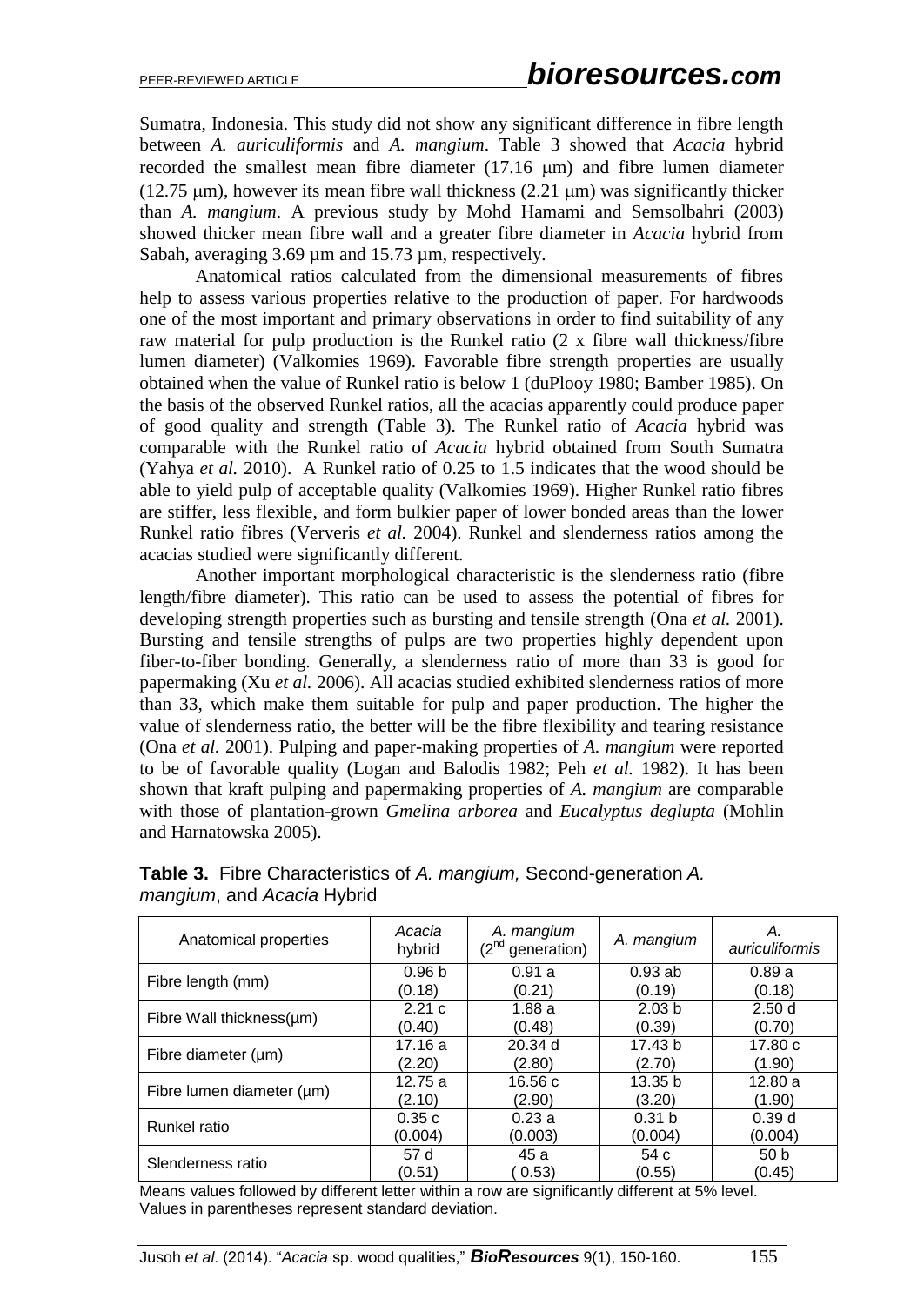## **Natural Durability**

Wood blocks following 10 weeks exposure to the three test fungi exhibited different susceptibility to fungal attack. Significant differences of the mean weight loss were observed between *Acacia* species (Table 4). Severity of decay by *T. versicolor*, *S. commune*, and *R. microporus* were significantly different. This showed that the amount of wood decayed by the three test fungi on *A. mangium*, *A. auriculiformis*, second-generation *A. mangium*, *Acacia* hybrid, and *H. brasiliensis*  differed. *Trametes versicolor* generally caused higher mass loss, followed by *R. microporus* and *S. commune*.

*Hevea brasiliensis* recorded the highest weight loss among all the wood species for all fungi in this study. *Hevea brasiliensis* is a nondurable wood and reportedly recorded a weight loss of 61% and 65% following 12 and 16 weeks exposure, respectively to *T. versicolor* (Jusoh and Kamdem 2001; Rahman *et al*. 2013). Among the *Acacia* species, *A. mangium* and *Acacia* hybrid recorded the highest weight loss due to *T. versicolor*. *Rigidoporus microporus* apparently decayed *A. auriculiformis* the most. All *Acacia* species seem to be less susceptible to *S. commune.* 

Further analyses of weight loss showed that no significant differences were found in *Acacia* species after exposure to *T. versicolor* and *S. commune*. *Rigidoporus microporus* resulted in significantly higher weight loss of *A. auriculiformis* than the other *Acacia* species. *Hevea brasiliensis* was more susceptible to decay compared to *Acacia* species in this study. *Acacia auriculiformis* and *Acacia* hybrid heartwoods were classified as durable with weight loss of less than 5% following 3 months exposure to *T. versicolor* and *Tyromyces palustris* in an accelerated test (Yamamoto *et al.* 2003). In a soil burial test, *Acacia* hybrid exhibited weight loss of 14.3% following 12 months of soil burial (Khalil *et al.* 2010).

|                                         | Mean weight loss (%) |                   |       |  |
|-----------------------------------------|----------------------|-------------------|-------|--|
| <b>Species</b>                          | T. versicolor        | S. commune        |       |  |
| Acacia hybrid                           | 10.2a                | 1.5a              | 3.4a  |  |
|                                         | (3.4)                | (0.4)             | (0.9) |  |
| A. mangium (2 <sup>nd</sup> generation) | 7.6 a                | 1.4a              | 4.7 a |  |
|                                         | (2.3)                | (0.2)             | (1.2) |  |
| A. mangium                              | 11.2a                | 1.8a              | 5.6a  |  |
|                                         | (4.2)                | (1.1)             | (3.0) |  |
| A. auriculiformis                       | 7.2 a                | 1.4a              | 8.9 b |  |
|                                         | (3.2)                | (0.7)             | (1.7) |  |
| Hevea brasiliensis                      | 38.8 b               | 11.3 <sub>b</sub> | 18.5c |  |
|                                         | (4.8)                | (2.9)             | (4.1) |  |

**Table 4.** Mean Weight Loss of *A. mangium, A. auriculiformis,* Secondgeneration *A. mangium, Acacia* Hybrid, and *H. brasiliensis* after Ten Weeks of Exposure to *T. versicolor, S. commune*, and *R. microporus*

Means within a column followed by the same letter are not significantly different at 5% level. Values in parentheses represent standard deviation.

Visual ratings of test samples for termite resistance test were based on a rating consisting of numbers from 0 to 10, which indicate 0 as failure due to attack and 10 as completely sound, or undamaged. The mean visual rating of test samples is represented in Table 5. *Hevea brasiliensis* recorded the lowest mean scores at 2.2, while second-generation *A. mangium* recorded a mean score of 3.0. *Acacia mangium* and *A. auriculiformis* were rated at 3.7. The *Acacia* hybrid score was averaged at 6.1. Attack of termites on *H. brasiliensis* and second-generation *A. mangium* were categorized as heavy damage. Based on this rating, *Acacia* hybrid was classified as moderately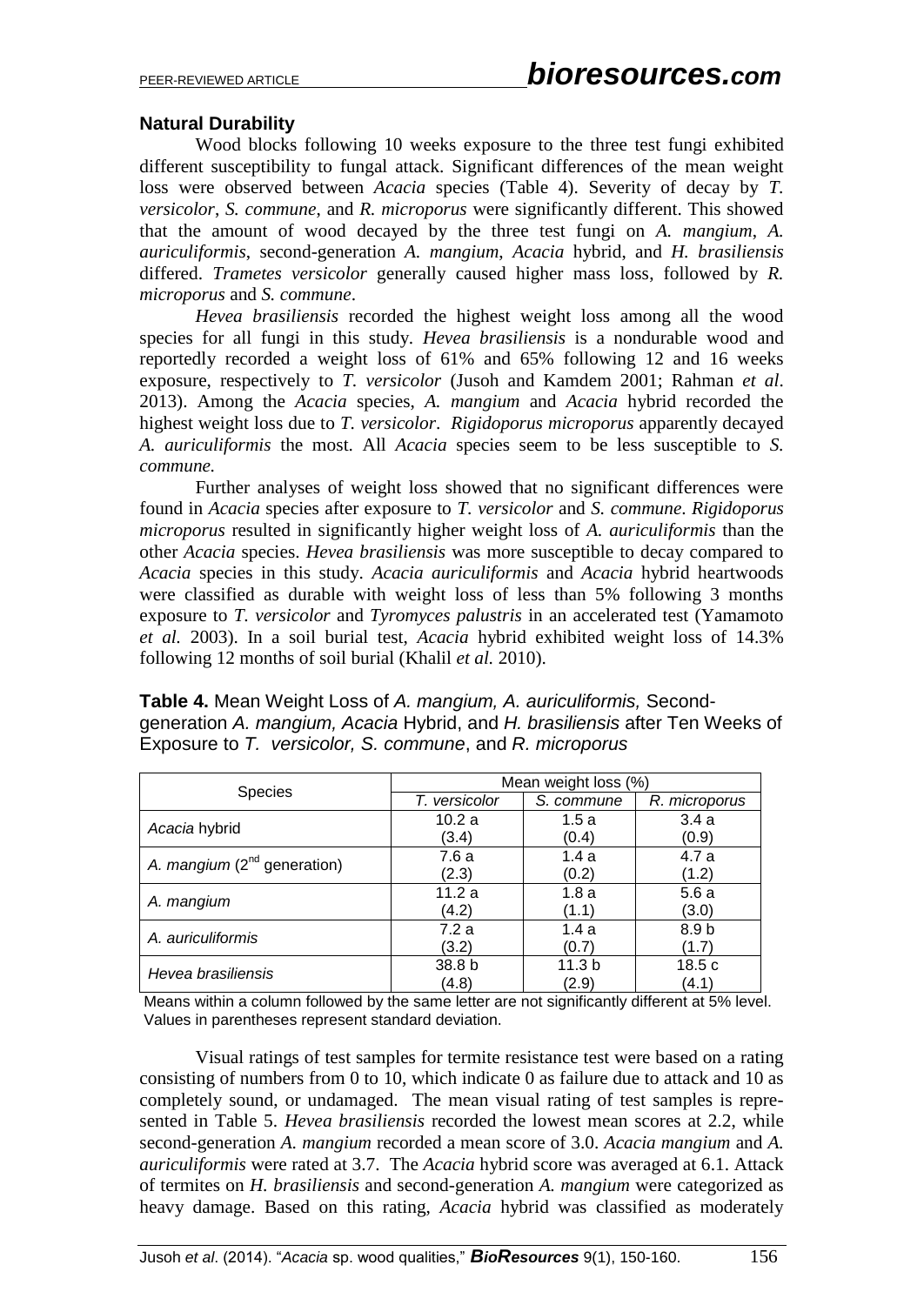resistant, and the rest of the samples were classified as non-resistant to termites attack. In a four-week in-ground termite test, *A. mangium* was rated as susceptible to subterranean termites with mean visual rating of 4.8 (Wong *et al.* 1998).

**Table 5.** Visual Ratings of *A. mangium, A. auriculiformis, A. mangium,* Second-generation *Acacia* Hybrid and *H. brasiliensis* Exposed to 150 workers and 50 Soldiers of *Coptotermes curvignathus* for Three Weeks in a No-choice Laboratory Test

| Tree species                            | <b>Visual Rating</b> | Classification       |
|-----------------------------------------|----------------------|----------------------|
| Acacia hybrid                           | 6.1                  | Moderately resistant |
| A. mangium (2 <sup>nd</sup> generation) | 3.0                  | Non-resistant        |
| A. mangium                              | 3.7                  | Non-resistant        |
| A. auriculiformis                       | 3.7                  | Non-resistant        |
| Hevea brasiliensis                      | 2.2                  | Non-resistant        |

The results of the termite resistance test in terms of weight loss of the test samples after three weeks exposure to *Coptotermes curvignathus* following a nochoice laboratory test are shown in Table 6. *Hevea brasiliensis* and second-generation *A. mangium* recorded the highest mean weight loss (19.4%). Weight loss of *A. auriculiformis* was averaged at 18.1%, *A. mangium* at 17.5%, and *Acacia* hybrid recorded the lowest weight loss averaged at 8.4%. There are significant differences in weight losses due to termite attack between *Acacia* hybrid and all the four *Acacia*  species. In a no choice laboratory test of *A. mangium* exposed to 400 *Coptotermes formosanus* for four weeks, Grace *et al*. (1998) recoded mean weight loss of 7.1%. Higher mean weight loss for *A. mangium* was recorded (23%) following an in-ground termite test (Wong *et al.* 1998). The results indicated that all species, except for *Acacia* hybrid, were susceptible to termite attack.

**Table 6.** Results of Three Weeks, No-choice Laboratory Test of *A. mangium, A. auriculiformis,* Second-generation *A. mangium, Acacia* Hybrid with a *H. brasiliensis* as Control, Exposed to 150 workers and 50 Soldiers of *Coptotermes curvignathus*

| Tree species                                | Mean weight loss   | Mean Termite<br>mortality |       |
|---------------------------------------------|--------------------|---------------------------|-------|
|                                             | Weight loss (mg)   | Weight (%)                | %     |
| Acacia mangium                              | 227.4 <sub>b</sub> | 17.5 <sub>b</sub>         | 99.17 |
| Acacia auriculiformis                       | 227.1 <sub>b</sub> | 18.1 <sub>b</sub>         | 99.17 |
| Acacia mangium (2 <sup>nd</sup> generation) | 197.4 b            | 19.4 b                    | 99.33 |
| Acacia hybrid                               | 124.3a             | 8.4a                      | 99.33 |
| Hevea brasiliensis                          | 303.7 b            | 19.4 <sub>b</sub>         | 98.00 |

Means within a column followed by the same letter are not significantly different at 5% level.

## **CONCLUSIONS**

1. Basic density and static bending values of second-generation *A. mangium* were significantly lower than all *Acacia* species determined. Anatomical properties in the hybrid were closer to that of *A. mangium* than *A. auriculiformis*. Based on the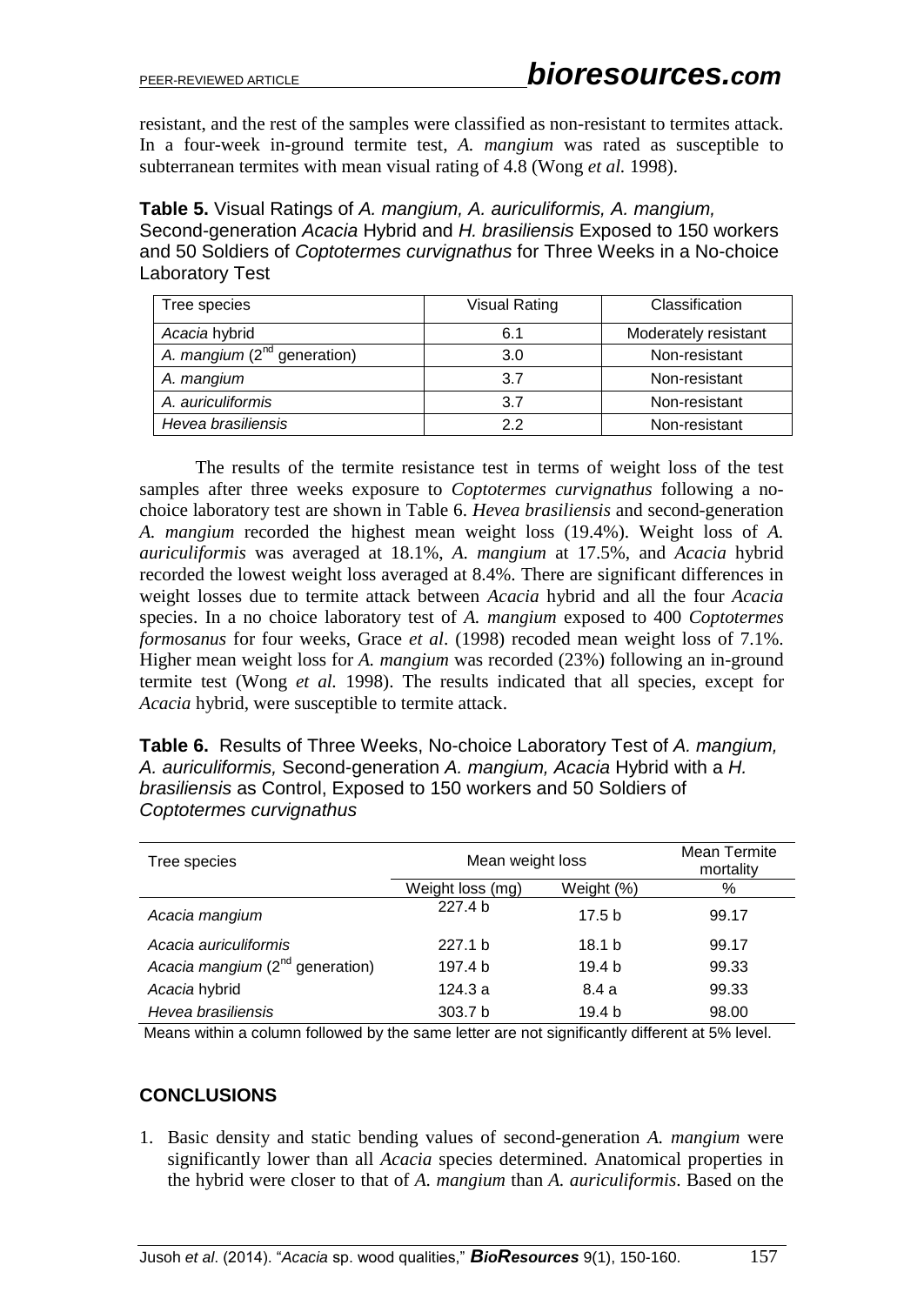fibre morphology, it can be concluded that all the acacias presented here have the potential to be used as raw material for pulp and paper industry.

- 2. *Acacia* hybrid was classified as moderately decay resistant. Other *Acacia* species were also found to be moderately decay resistant except for *A. auriculiformis* which was durable. The order of decreasing severity of fungal attack was *T. versicolor*, *R. microporus*, and *S. commune.*
- 3. Based on visual ratings, all the woods are susceptible to termite attack except for *Acacia* hybrid. This study showed that second-generation *A. mangium* was most susceptible to termite attack.

## **ACKNOWLEDGMENTS**

This research was conducted with the support of science fund grant no. 02-01- 09-SF0002 from the Ministry of Science, Technology and Innovation, Malaysia. The author wishes to thank gratefully Universiti Malaysia Sarawak for financial support and technical assistance. The authors also gratefully acknowledge Mr. Tang Sing Kiong and Mr. Juing Umpit of Borneo Tree Seed and Seedlings Supplies Sdn. Bhd. for providing the wood samples.

## **REFERENCES CITED**

- ASTM. (1998). "Standard method of accelerated laboratory test of natural decay resistance of woods," ASTM Standard D2017-81, *Book of ASTM Standards*, Vol. 04.10, Section 4. West Conshohocken, PA.
- ASTM. (2010). "Standard test methods for small clear specimens of timber, ASTM Standard D143-09, *Book of ASTM StandardsI*, Vol, 04.10, Section 4, West Conshohocken, PA.
- Bamber, R. K. (1985). "The wood anatomy of eucalypts and papermaking," *Appita Journal* 38, 210-216.
- Berlyn, G. P., and Miksche, J. P. (1976). *Botanical Microtechnique & Cytochemistry*, The Iowa State University Press, Ames, Iowa.
- Bowyer, J. L., Shmulsky, R., and Haygreen, J. G. (2003). *Forest Products and Wood Science – An introduction*, Fourth edition, Iowa State Press, Iowa.
- British Standard 373:1957. (1957). "Method of testing small clear specimens of timber," British Standard Institution 373:1957, Watelow & Sons Limited, Westminister, London.
- du Plooy, A. B. J. (1980). "The relationship between wood and pulp properties of *Eucalyptus grandis* (Hill ex-Maiden) grown in South Africa," *Appita Journal* 33, 257-264.
- Grace, J. K, Wong, A. H. H., and Tome, C. H. M. (1998). "Termite resistance of Malaysian and exotic woods with plantation potential: Laboratory evaluation," IRG/WP 98-10280.
- Japan Wood Preserving Association (JWPA) standard 11(1)-1981. (1981). *Methods for Testing Effectiveness of Surface Treatment (Brushing, Spraying and Dipping) with Termiticides Against Termites (1) Laboratory Test*, Japan Wood Preserving Association, Tokyo Japan.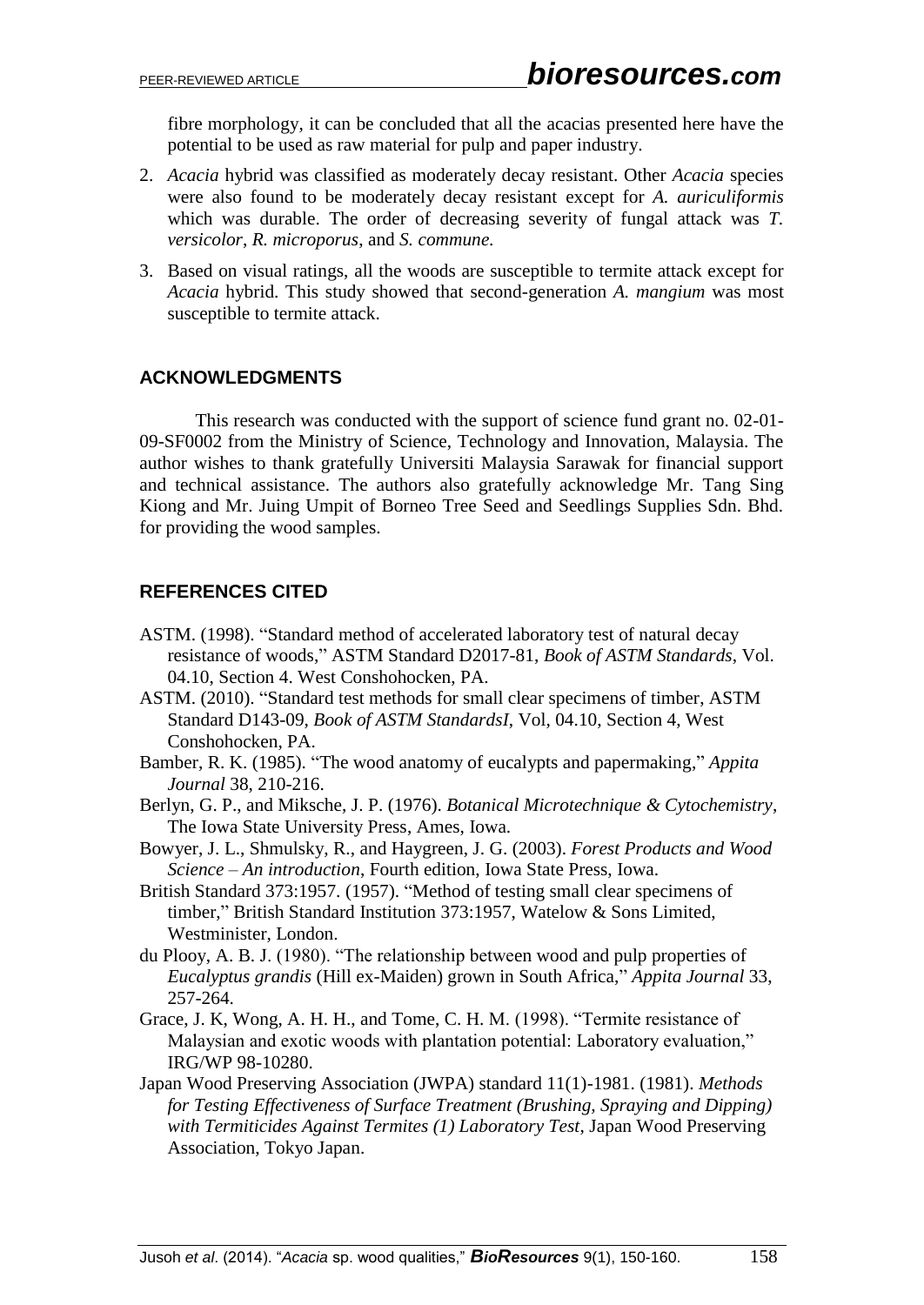- Jusoh, I., and Kamdem, D. P. (2001). "Laboratory evaluation of natural decay resistance and efficacy of CCA-treated rubberwood (*Hevea brasiliensis* Muell. Arg.)," *Holzforschung* 55(3), 250-254.
- Khalil, H. P. S. A., Bhat, T., and Awang, K. B. (2010). "Preliminary study on enhanced properties and biological resistance of chemically modified *Acacia* spp." *BioResources* 5(4), 2720-2737.
- Logan, A. F., and Balodis, A. (1982). "Pulping and papermaking characteristics of plantation-grown *Acacia mangium* from Sabah, *Malaysian Forester* 45(2), 217- 236.
- Mohd Hamami, S. and Semsolbahri, B. (2003). "Wood structures and wood properties relationship in planted *Acacias*: Malaysian examples," *Proc. International Symposium on Sustainable Utilization of Acacia*, Kyoto, pp. 24-34.
- Mohd Shukari, M., Ab. Rasip A.G., and Mohd. Lokmal, N. (2002). "Comparative strength properties of six-year-old *acacia mangium* and four-year-old *Acacia*  hybrid," *Journal of Tropical Forest Product* 8(1), 115-117.
- Mohlin, U. B., and Harnatowska, J. (2005). "Fibre and sheet properties of *Acacia* and *Eucalyptus*," *Appita J*. 59(3), 225-230.
- Ona, T., Sonoda, T., Ito, K., Shibata, M., Tamai, Y., Kojima, Y., Ohshima, J., Yokota, S., and Yoshizawa, N. (2001). "Investigation of relationship between cell and pulp properties in *Eucalyptus* by examination of within-tree property variations," *Wood Science and Technology* 35, 363-375.
- Panshin, A. J. and De Zeeuw, C. (1980). *Textbook of Wood Technology*, Fourth edition, McGraw-Hill, New York.
- Peh, T. B., Khoo, K. C., and Lee, T. W. (1982). "Sulphate pulping of *Acacia mangium* and *Cleistopholis glauca* from Sabah, *Malaysian Forester* 45(3), 404- 418.
- PERKASA (2004). "Borneo tree seeds & seedlings supplies sdn. bhd. embarks on large scale production for commercial purposes," *Sarawak Timber Industry Development Corporation Newsletter, PERKASA* (1/2), 4-6.
- PERKASA (2009). "Seminar on viability assessment of indigenous tree species and propagation techniques for planted forest development in Sarawak," *Sarawak Timber Industry Development Corporation Newsletter, PERKASA*, (5/6), 6-8.
- Rahman, M. M, Ismail J., Affan, M. A., Husaini, A., and Hamdan, S. (2013). "Efficacy of novel organotin(IV) complexes on non-durable tropical wood against decay fungi," *Eur. J. Wood Prod*. 71(4), 463-471.
- Valkomies, P. J. (1969). ["Wood raw materials for pulp paper in tropical countries,](http://www.fao.org/docrep/93269e/93269e02.htm#wood raw materials for pulp paper in tropical countries)" *Unasylva* 23(3), no. 94.
- Ververis, C., Georghiou, K., Christodoulakis, N., Santas, P., and Santas, R. (2004). "Fiber dimensions, lignin and cellulose content of various plant materials and their suitability for paper production," *Industrial Crops and Products* 19, 245-254.
- Wong, A. H. H., Grace, J. K., and Kirton, K. G. (1998). "Termite resistance of Malaysian and exotic woods with plantation potential: Field evaluation," IRG/WP 98-10289.
- Xu, F., Zhong, X. C., Sun, R. C., and Lu, Q. (2006). "Anatomy, ultra structure, and lignin distribution in cell wall of *Caragana korshinskii*," *Industrial Crops and Products* 24, 186-193.
- Yahya, R., Sugiyama, J., Silsia, D., and Gril, J. (2010). "Some anatomical features of an Acacia hybrid, *A. mangium* and *A. auriculiformis* grown in Indonesia with regard to pulp yield and paper strength," *Journal of Tropical Forest Science* 22(3), 343-351.